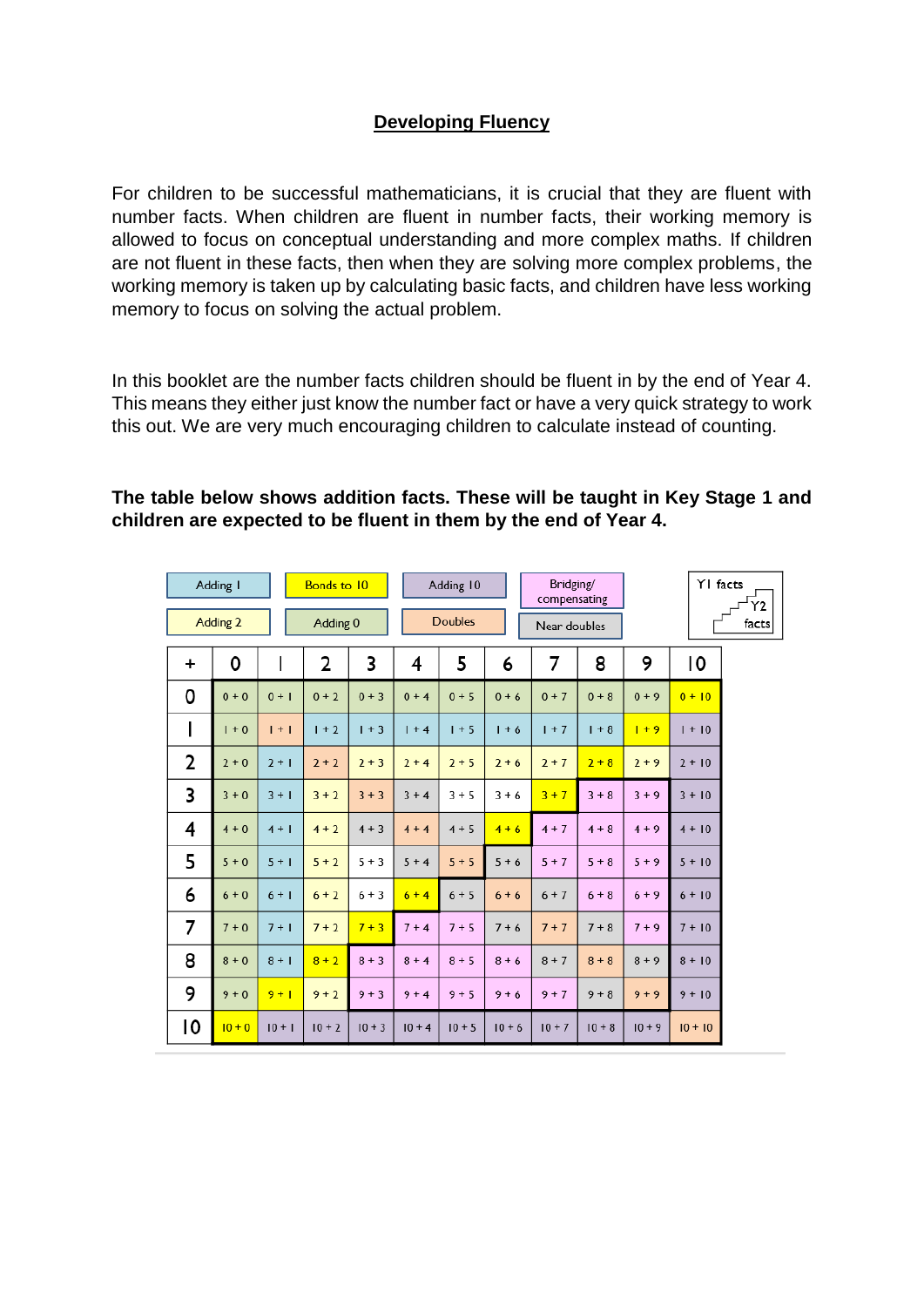|    | 0                         | I                      | 2        | 3        | 4        | 5        | 6        | 7        | 8        | 9        | 10        |
|----|---------------------------|------------------------|----------|----------|----------|----------|----------|----------|----------|----------|-----------|
| I  | $\mathsf{I} = \mathsf{0}$ | $\  \_ \ $             |          |          |          |          |          |          |          |          |           |
| 2  | $2 - 0$                   | $2 - 1$                | $2 - 2$  |          |          |          |          |          |          |          |           |
| 3  | $3 - 0$                   | $3 - 1$                | $3 - 2$  | $3 - 3$  |          |          |          |          |          |          |           |
| 4  | $4 - 0$                   | $4 - 1$                | $4 - 2$  | $4 - 3$  | $4 - 4$  |          |          |          |          |          |           |
| 5  | $5 - 0$                   | $5 - 1$                | $5 - 2$  | $5 - 3$  | $5 - 4$  | $5 - 5$  |          |          |          |          |           |
| 6  | $6 - 0$                   | $6 - 1$                | $6 - 2$  | $6 - 3$  | $6 - 4$  | $6 - 5$  | $6 - 6$  |          |          |          |           |
| 7  | $7 - 0$                   | $7 - 1$                | $7 - 2$  | $7 - 3$  | $7 - 4$  | 7.5      | $7 - 6$  | $7 - 7$  |          |          |           |
| 8  | $8-0$                     | $8 - 1$                | $8 - 2$  | $8 - 3$  | $8 - 4$  | $8-5$    | $8 - 6$  | $8 - 7$  | $8 - 8$  |          |           |
| 9  | $9 - 0$                   | $9 - 1$                | $9 - 2$  | $9 - 3$  | $9 - 4$  | $9 - 5$  | 9.6      | 9.7      | 9.8      | 9-9      |           |
| 10 | $10 - 0$                  | $10 - 1$               | $10 - 2$ | $10 - 3$ | $10 - 4$ | $10 - 5$ | $10 - 6$ | $10 - 7$ | $10 - 8$ | $10 - 9$ | $10 - 10$ |
| П  |                           | $\vert\vert$ . $\vert$ | $11 - 2$ | $11 - 3$ | $11 - 4$ | $11 - 5$ | $11 - 6$ | $11 - 7$ | $11 - 8$ | $11 - 9$ | $11 - 10$ |
| 12 |                           |                        | $12 - 2$ | $12 - 3$ | $12 - 4$ | $12 - 5$ | $12 - 6$ | $12 - 7$ | $12 - 8$ | $12 - 9$ | $12 - 10$ |
| 13 |                           |                        |          | $13 - 3$ | $13 - 4$ | $13 - 5$ | $13 - 6$ | $13 - 7$ | $13 - 8$ | $13 - 9$ | $13 - 10$ |
| 14 |                           |                        |          |          | $14 - 4$ | $14 - 5$ | $14 - 6$ | $14 - 7$ | $14 - 8$ | $14 - 9$ | $14 - 10$ |
| 15 |                           |                        |          |          |          | $15 - 5$ | $15 - 6$ | $15 - 7$ | $15 - 8$ | 15.9     | $15 - 10$ |
| 16 |                           |                        |          |          |          |          | $16 - 6$ | $16 - 7$ | $16 - 8$ | $16 - 9$ | $16 - 10$ |
| 17 |                           |                        |          |          |          |          |          | $17 - 7$ | $17 - 8$ | $17 - 9$ | $17 - 10$ |
| 18 |                           |                        |          |          |          |          |          |          | $18 - 8$ | $18 - 9$ | $18 - 10$ |
| 19 |                           |                        |          |          |          |          |          |          |          | $19 - 9$ | $19 - 10$ |

**Below are the corresponding subtraction facts.**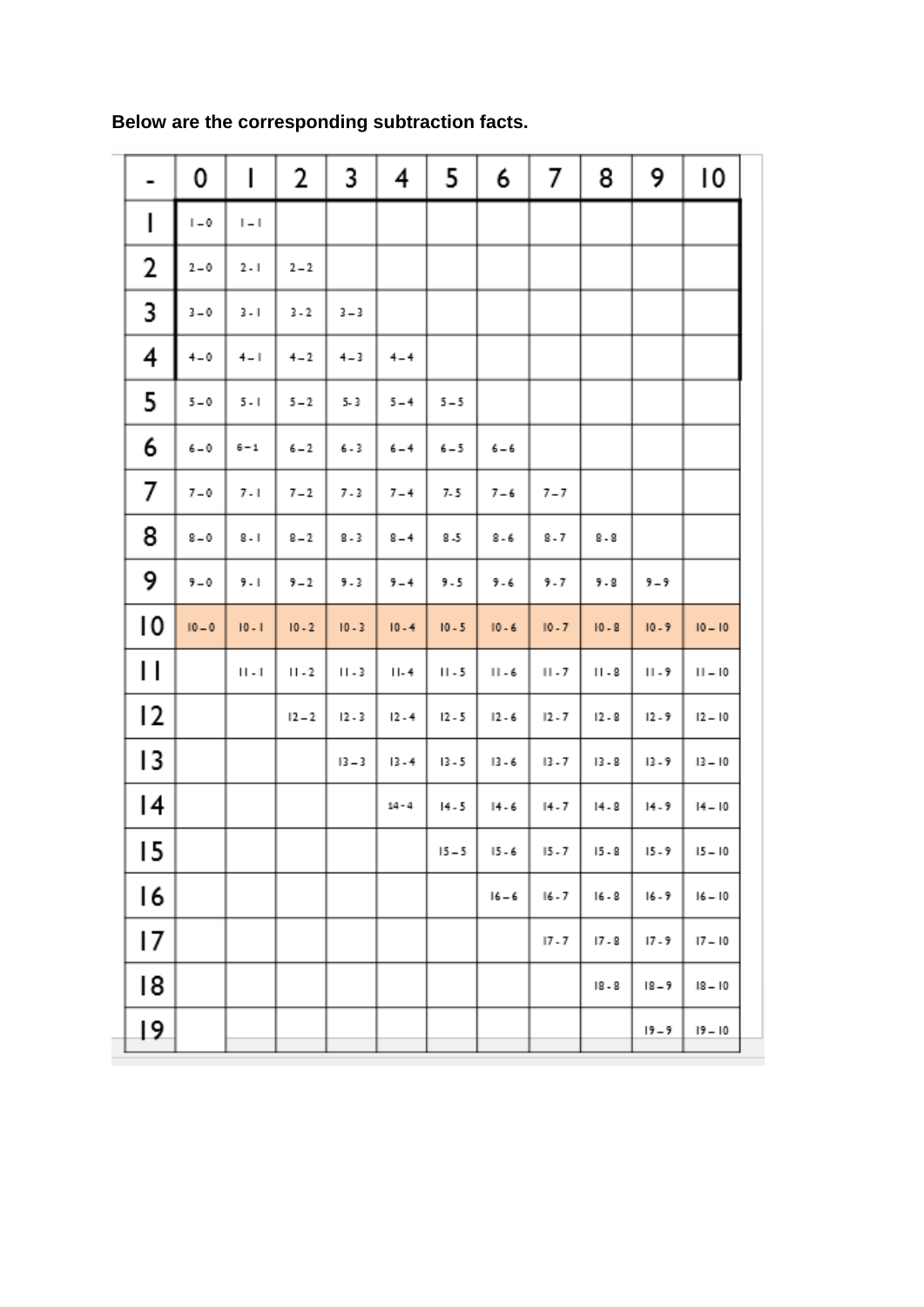**By the end of Year 4, children are also expected to be fluent with all times table facts up to 12 x 12. Please see key skills section on the website to see times table targets for specific year groups. Children are also expected to know corresponding division facts.**